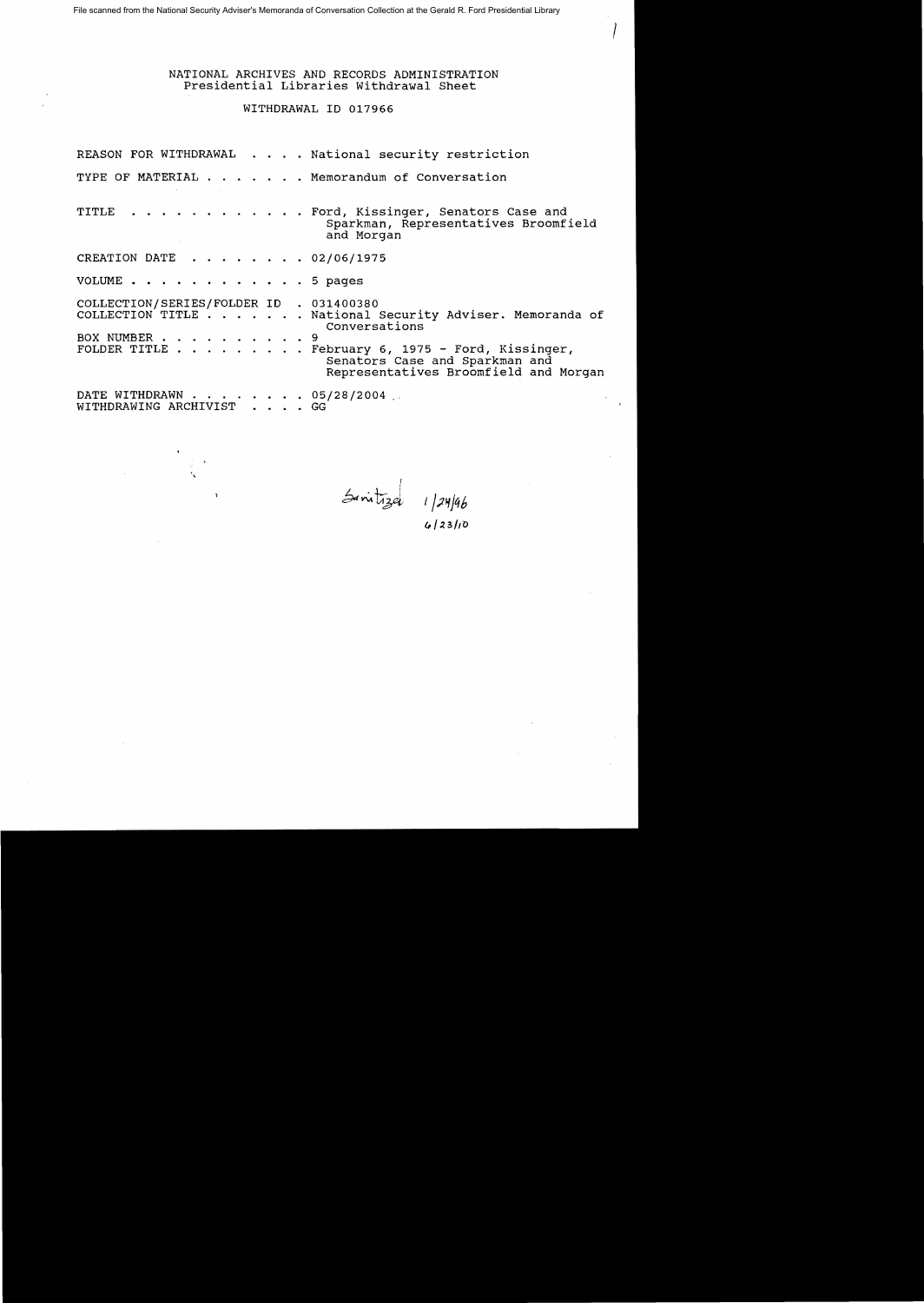# MEMORANDUM

t ~ ..

#### THE WHITE HOUSE

П

WASHINGTON DECLASSIFIED **w/ portions exempted CONFIDENTIAL/XGDS** E.O. 12958 (as amended) SEC 3.3 MR # 10 -112. # 32  $\alpha t$   $\alpha$   $\alpha$  3/10/04  $\alpha$  12  $\alpha$  123/10 By dal NARA Dete 8/18/10

### MEMORANDUM OF CONVERSATION

PARTICIPANTS: President Ford

Senator Clifford Case (R-N. J.) Senator John Sparkman (D-Ala.) Representative William S. Broomfield (R-Mich. ) Representative Thomas E. Morgan (D-Pa.) Dr. Henry A. Kissinger. Assistant to the President for National Security Affairs John O. Marsh, Jr., Counsellor to the President Max L. Friedersdorf, Assistant to the President for Legislative Affairs

-=----------------~ ..

 $70P$  secret  $XGDS$  (3) **TED BY:** HENRY A. KISSINGER --~

DATE AND TIME: February 6, 1975

 $11:08$  a.m.  $-11:57$  a.m.

PLACE: The Oval Office The White House

SUBJECT: Cyprus: Turkish Aid Cutoff

President: I really appreciate the four of you coming down on this crucial issue. This is just exploratory  $-1$  don't have the solution.  $\perp$  I will put it bluntly -- there are 30,000 Turks on the island. The Greeks can't get them off; we won't, and the only way to do it is to help in the negotiations. Our ability to do that is zero. It is the Greeks who are hurt by this. The Greek Cypriots are hurt by this. Only Makarios can profit from this situation. There is great potential damage to NATO. It is not inconceivable that Turkey could change in their attitude toward NATO. If so, they would have to turn East. That area thus becomes a very soft underbelly.

Henry has spent a great deal of time with Brademas and Sarbane's. They won't admit they are wrong, but they have hurt and laid the groundwork for a serious erosion of NATO. Henry?

I,

!.

CONFIDE<del>NTIAL</del>/XGDS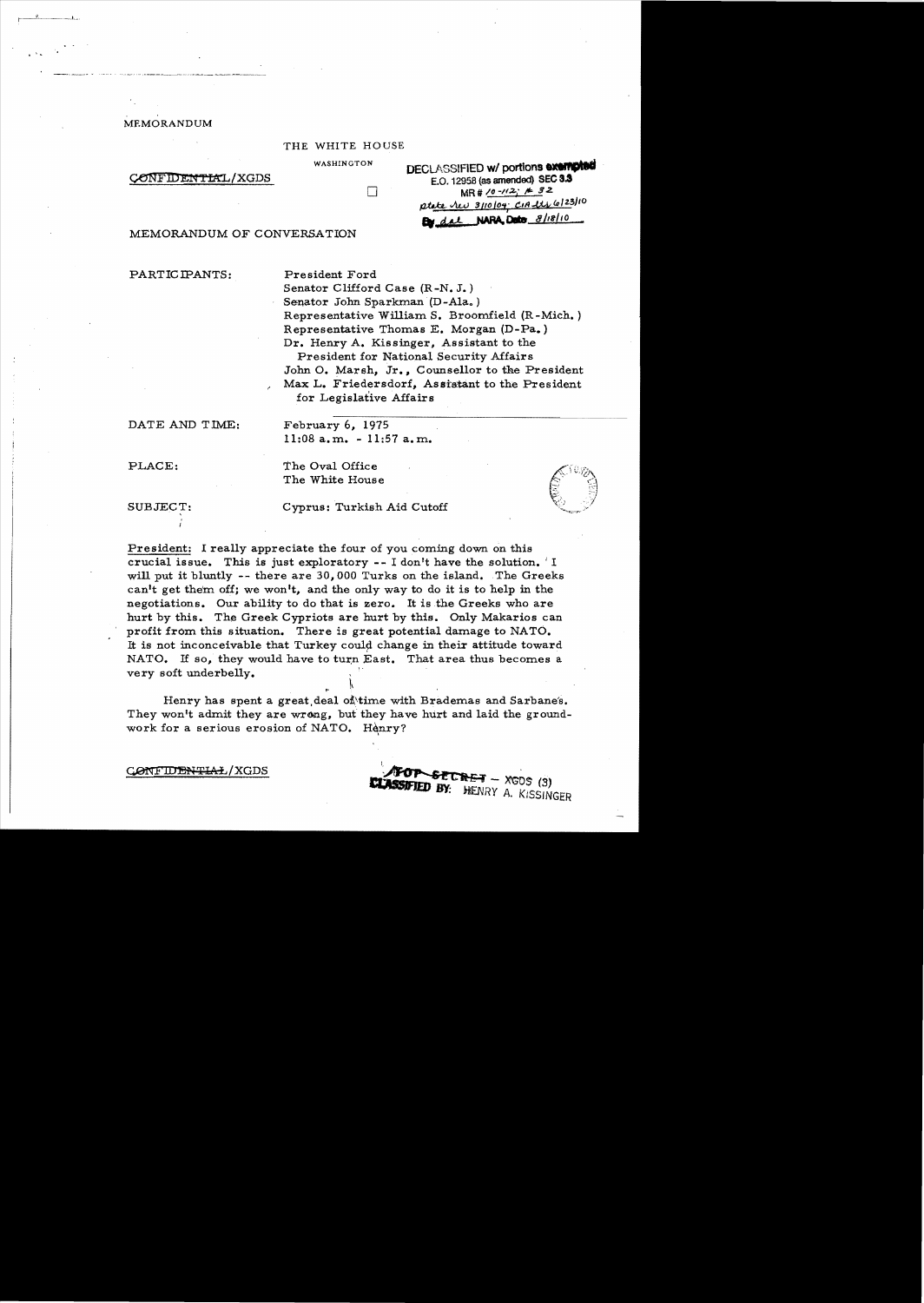## CONFIDENTIAL/XGDS

Kissinger: What needs to be understood is that the views of some of the parties to this can't be made public. But we could show you. Karamanlis wants a rapid settlement to get it behind him. Makarios doesn't, because it will leave him worse off -- he is one of the causes of the crisis because of his mistreatment of the Turkish Cypriots for ten years. One cause of the delay is that Turkey hasn't had a government and everything they do has to be checked with all the political parties and the Turkish General Staff. Makarios has encouraged Soviet meddling.

The cutoff will weaken Karamanlis. He has to blame someone -probably us. That will strengthen Papandreou.

Turkey stands between the Soviet Union and the Middle East. To drive them away from us on the eve of a possible Middle East confronta tion is a disaster.

The Greek and Turkish Foreign Ministers had asked to meet with me. Karamanlis is very discouraged, and he thought this meeting was the last hope. A failure of the meeting could lead to rash action by the Greek government. The cables we get indicate this.

Case: There is no disagreement among us. Brademas and the others case: There is no disagreement among us. Brademas and the others<br>can be turned around by the New York Times. What is wrong on the New<br>York Times? Can we get to them?

Morgan: Can't we get to the Greek-Americans.'

Kissinger: We tried. They are being used by Papandreou and his supporters -- like Demetracopoulos. Bitsios asked: Couldn't we get rid of him? AHEPA supported the junta, but they are being driven now. Karamanlis wanted to stick Makarios with any failure. Now Makarios is working to internationalize it.

Case: 1 think the New York Times is the key. Talk to Scotty.

Kissinger: I did talk to Kleiman. Rosenthal wants a face-saver from Turkey first. But what little we can get won't be enough for their backers. We could get the airport and Famagusta open, and some refugees, without a deadline, but with a deadline the Greeks can't move and neither will the Turks.

President: One other issue: We have lost leverage on the poppy issue.

CONTIDENTIAL/XGDS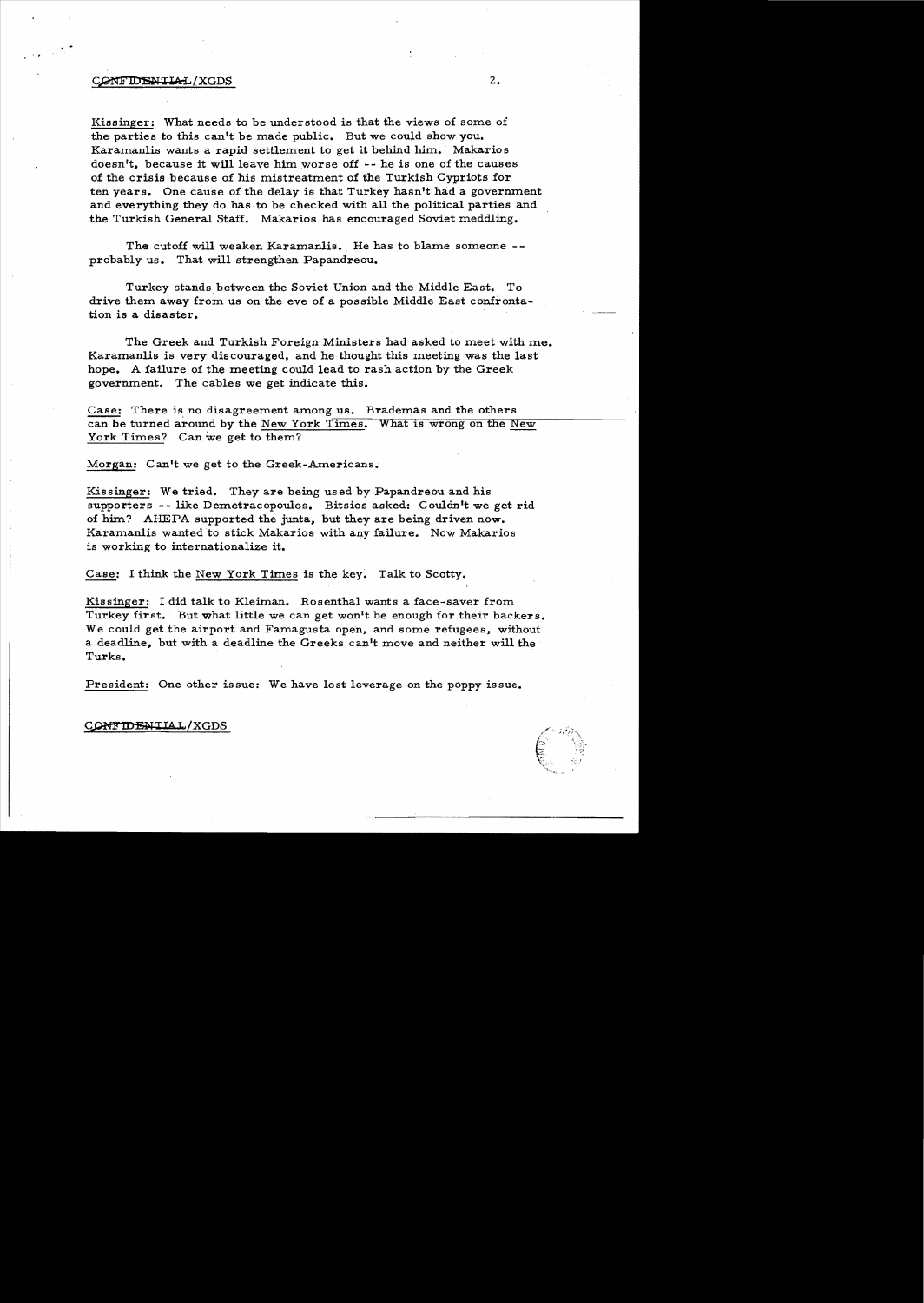### CONFIDENTIAL/XGDS

Broomfield: There has been concern expressed by many members. Rosenthal is very nervous. By the end of the recess you may find a different attitude. Over the longer run I think it is to your advantage. It is finally sinking in about the impact on the Middle East.

Case: I agree. Time is a problem.

Sparkman: I thought the Turks were overaggressive. Couldn't they reduce the 30,000 troops?

Kissinger:

 $\ddot{\phantom{a}}$ 

You can't get the Turks to do more de facto than they are willing to announce.

President: I am an honorary member of AHEPA and I have Greek friends. But the Greeks have to remember they started it. Turkey moved because the Greeks moved.

Kissinger: And Makarios. had reduced the Turks to ghetto status and had torn up the laws.

President: Is there any hope for repeal after the recess?

Morgan: There is a buildup. More members know the facts now.

Case: Legislatively there are two things: the Eagleton thing and the basic law. We should consider changing the basic law. I never liked that provision, because we couldn't use aid as a political and strategic tool.

President: Burton wanted me to certify there was "substantial progress." I couldn't justify that.

Kissinger: And the Greeks would have to disavow it. The two sides have to go through the ritual tough posturing -- we can't take the temperature every day.

Findley says leave the law on the books and pass a bill for funds to strengthen Turkey.

## CONFIDENTIAL/XGDS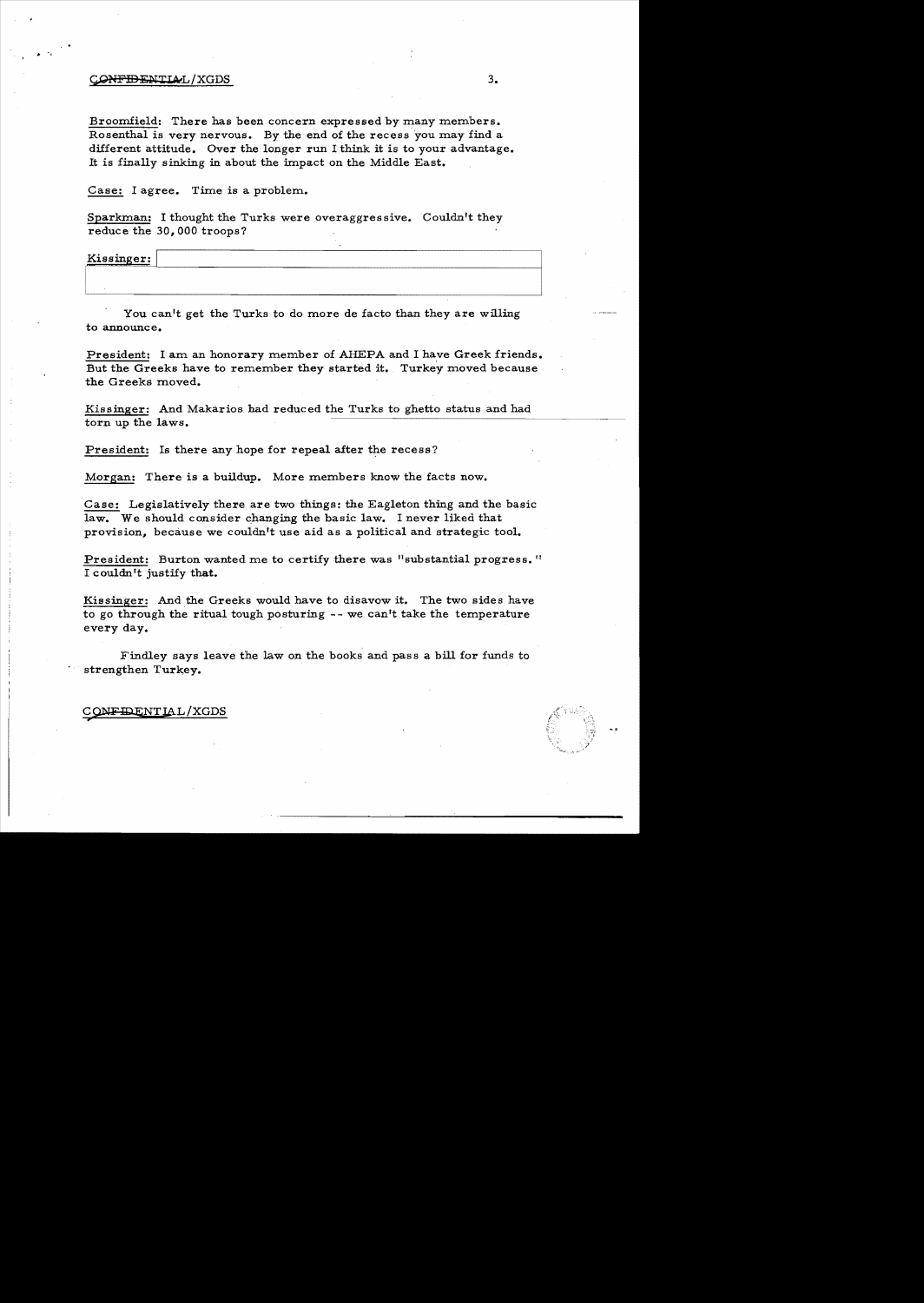# CONFIDENTIAL/XGDS

We could have Turkey put non-American equipment on Cyprus -that would be bad. We don't want to finagle and just get in trouble with the Congress.

Case: If there is finagling, we should do it together. If we could connive in your making a finding...

President: It is too much to repeal the law. It would probably be better to have the law on the books and find some positive way around it.

Sparkman: Can't we settle the airport issue?

Kissinger: Yes. But it takes time. Without the deadline it would work out.

Sparkman: Eagleton said they are violating the law about using aid in other than self-defense.

Kissinger: We could have declared Cyprus vital and the Turkish action in self-defense, but that would be a subterfuge.

Morgan: Did you make any progress with Sarbanes?

Kissinger: Eagleton is just pursuing the law. Sarbanes has a lot of Greeks in his district. Rosenthal is scared and wants to get off. Brademas I think wants to get off it. Sarbanes is the only rigid one.

Broomfield: That's right.

Morgan: I think any leadership within the Greek community would help.

Broomfield: I doubt you can do anything with the Greek community. The only way to offset it maybe is to get the Jewish community activated.

Morgan: They better worry because of Portugal.

President: Here are three options: repeal, a waiver, or an extension.

Kissinger: On number 3, unless the extension is long, it's counterproductive.

Case: Repeal is intellectually the most attractive. It is unattractive in that the Turks can tell us what to do and get us to change our policy.



#### CONFIDENTIAL/XGDS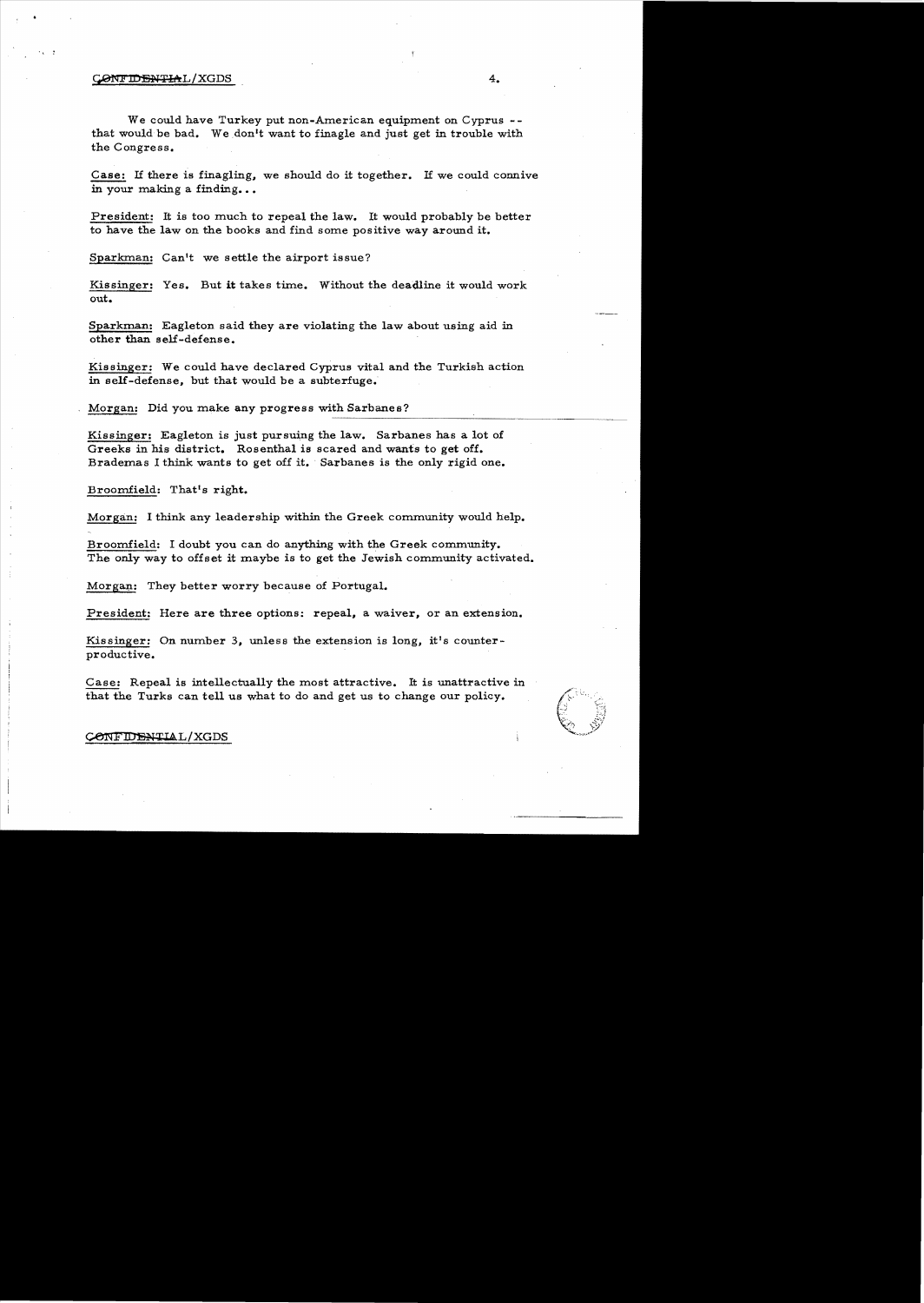# $\text{COMFIDENTLAL/XGDS}$  5.

, .

President: True. We don<sup>1</sup>t like to react to their pressure, and vice versa.

Sparkman: I think repeal is a loser.

Kissinger: A waiver with a requirement for periodic reports would be O.K.

Case: That might work.

Sparkman: My Greeks haven't been very active, and I have plenty.

President: Could we have our people draft something, Doc?

Morgan: Yes, let us see something.

President: Tell your people we will have something to circulate.

Case: Can we do something with Eagleton? The trouble with a guy like him is that he's taking it as a legal moral issue.

Kissinger: I'll talk to Symington about him. ----- ........-----~---~----.. \_ ..............------------------

Friedersdorf: We will help,

Kissinger: My people have the thought that I should step into the press briefing because our views haven't gotten out.

Case: I wouldn't.

(All agree. )

CONFIDENTIAL/XGDS